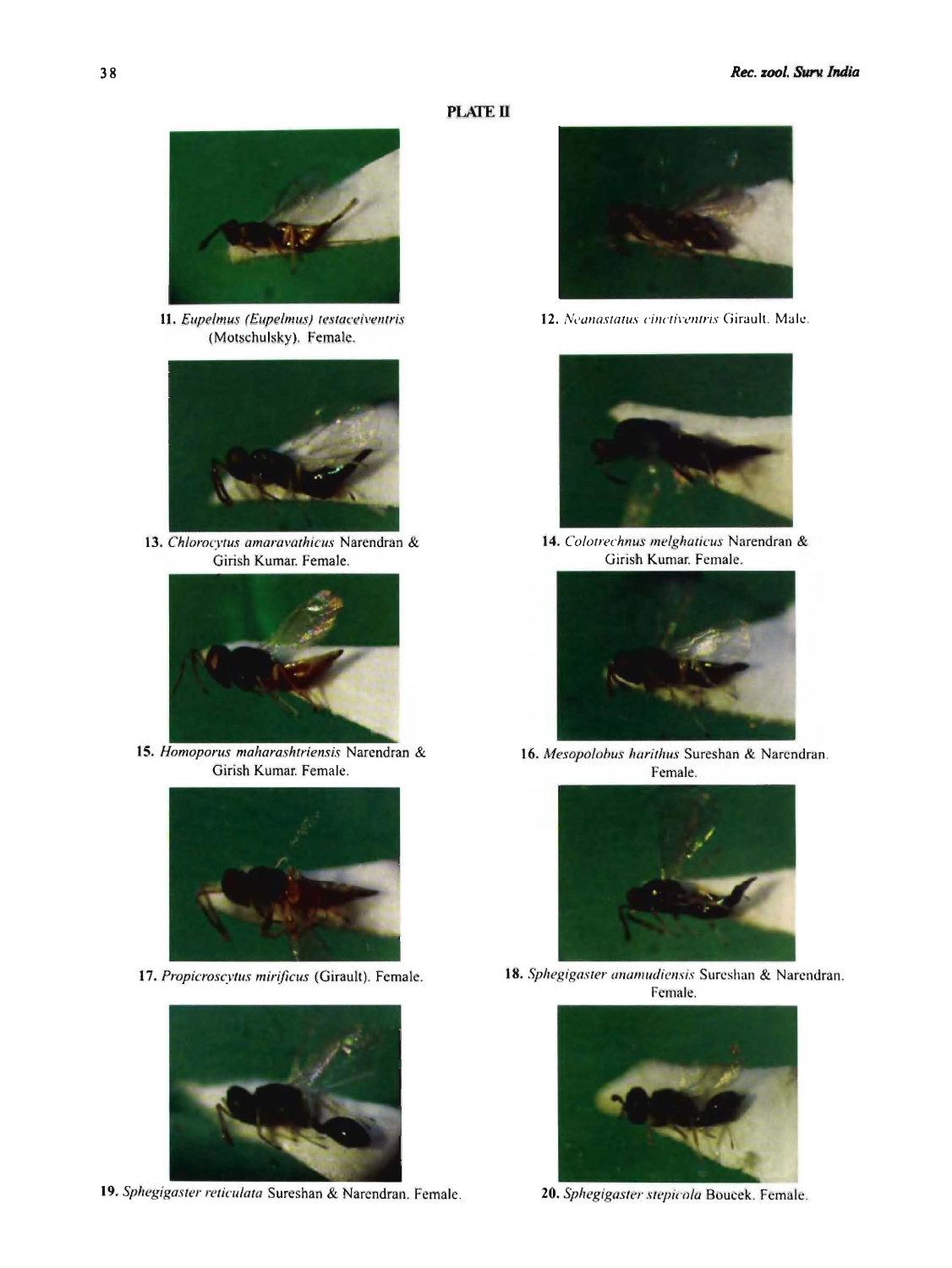

*Rec. zool. Surv. India* : 111(Part-2) : 39-49, 2011

# ON A COLLECTION OF INSECTA: HYMENOPTERA : FORMICIDAE FROM UTTARAKHAND

N. TAK AND S.I. KAZMI

Zoological Survey of India, M-Block, New Alipore *Kolkata-700053* 

## **INTRODUCTION**

Uttarakhand is a state located in the northern part of India (in Hindi -'Uttara' means 'North' and 'Khand' means 'Section' ). On 9TH November 2000 a state was carved out of Himalayan and the adjoining districts of Uttar Pradesh as the 27TH state of the Republic of India under the name of the Uttaranchal. In January, 2007 the name of the state was officially changed from Uttaranchal to Uttarakhand.

The state shares an international boundary with China in the north and with Nepal in the east; and the state boundary with Himachal Pradesh in the west and Uttar Pradesh in the south. Geographically, the state is situated between latitudes  $28^{\circ}$  43'- 31° 28'N and longitudes  $77^{\circ}$  34'-  $81^{\circ}$  03' E. The state has an area of 53.566 km<sup>2</sup> of which 93% is mountainous.

The state Uttarakhand has been divided into the following districts:

(1) Almora; (2) Bageshwar; (3) Chamoli;  $(4)$ Champawat; (5) Dehra Dun; (6) Haridwar; (7) Nainital; (8) Pauri Garhwal; (9) Pithoragarh; (10) Rudraprayag; (11) Tehri Garhwal; (12) Udham Singh Nagar; (13) Uttarkashi.

Among all the wide variety of insect life on the earth, ants are one of the few forms universally recognised. This is because they are found in all terrestrial habitats from swamp to harsh desert, from sea coast to great altitude and from deep in the soil to the tips of the highest trees Ants have the most highly organised social life among all the insects. The major factor responsible for their ecological success is division of labour, performing different biological functions. Ants live in highly organised and integrated units the societies or colonies.

Binghams (1903) fauna is the main source of knowledge on ants. Rothney (1889) published an

extensive note on ants of Bengal whereas Wroughton (1892) provided a good account on Formicidae mainly from Maharashtra. Chapman and Capco (1951) published a checklist of the ants of Asia. Roonwal (1975) discussed the plant pest status of *Dorylus orientalis.*  Chhotani and Ray (1976) described the hymenopterous fauna of Rajasthan. Mukherji (1925), Chhotani and Maiti (1977) worked on the ants of Andaman Islands. Pajni and Suri (1978) reported the Formicid Fauna of Chandigarh. Mathew (1980, 1983, 1984, 2000) dealt with the ants of North-east India. Sharma (1981) gave a short note on the ants of desert area. Gadagkar (1983) gave the Species richness and diversity of Western Ghats, Karnataka. Ali (1991, 1992) reported the ants fauna of Karnataka. Tiwari (1994, 1997, 1998, 2002, 2003) has worked on ants of South India, Delhi, Orissa, West Bengal and Sikkim. Sunil Kumar (1997) worked the ant species richness of Bangalore whereas Rastogi (1997) gave the observations on behaviour of ants in Bangalore. Bharti (2001, 2002) has given a Checklist of ants of Northwest India. Tak (1995, 1996, 2000, 2004) has dealt with the ants of Gujarat and Rajasthan. Varghese (2003) has studied the ants of Indian Institute of Science Campus, Bangalore. Ghosh(2005) has worked out the ants of Rabindra Sarovar, Kolkata. Bolton (1995) has dealt with taxonomic and zoogeographical census of the extant ant taxa (Hymenoptera: Formicidae).

#### SYSTEMATICS

Order HYMENOPTERA Family FORMICIDAE Subfamily DORYLINAE Leach Tribe DORYLINI Fabricius *Dorylus (Typhlopone) labiatus Shukard Dorylus (Typhlopone) labiatlls* Shuckard Subfamily AENICTINAE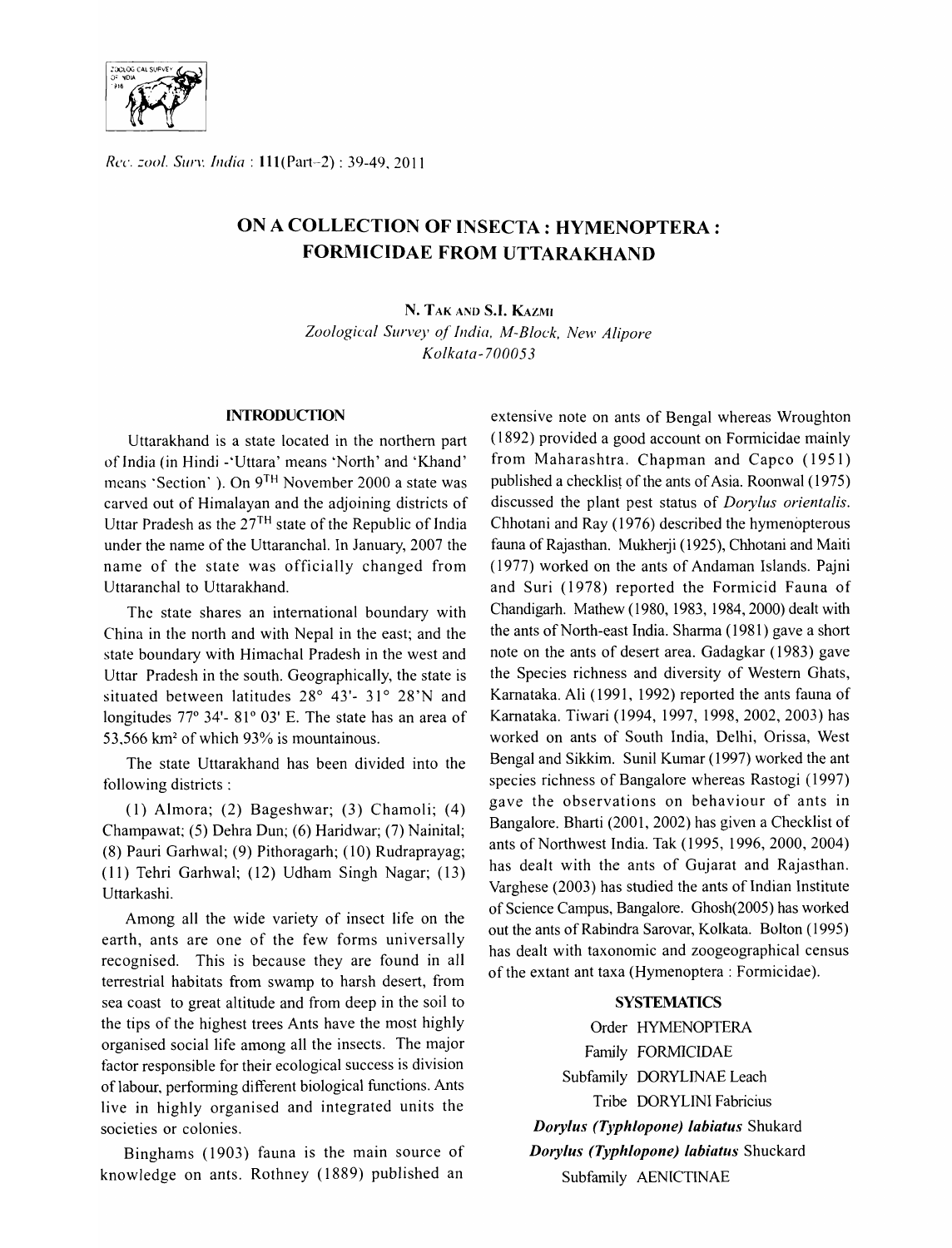Tribe ECITONINI Forel *Aenictus (Aenictus) brevicornis* Mayr Subfamily DOLICHODERlNAE Fore! Tribe TAPINOMINI EMERY *Tapinoma (Micromyrma) melanocephalum* Fabricius Subfamily PSEUDOMYRMECINAE Emery Tribe PSEUDOMYRMECINI Fore1 *Tetraponera (Tetraponera) rufonigra Jerdon* Subfamily MYRMICINAE Lepeletier Tribe CREMATOGASTERINI Emery *Crematogaster (Acrocoelia) brunnea* var. *contemta* Mayr *Crematogaster (Aerocoelia) rothneyi* Mayr *Crematogaster subnuda* Mayr *Crematogaster (Orthocrema) walshi* Forel Tribe MERONOPLINI Emery *Meranoplus bicolor Guerin* Tribe SOLENOPSIDINI Forel *Monomorium (Monomorium) pharaonis* Linne *Monomorium (Monomorium) wroughtoni* Forel *Monomorillm (Parholcomyrmex) destructor* Jerdon *Monomorium (Xeromyrmex) salomonis indicum Forel Monomorium monomorium Bolton Monomorium sagei* Forel Tribe PHEIDOLINI Emery *Messor baabarus sub sp. himalayana* Forel *Recurvidris recllrvispinosa* Forel Tribe TETRAMORINI Emery *Tetramorium salvatum Forel Tetramorium walshi* Forcl Subfamily' FORMICINAE Tribe COMPONOTINI Fore1 *Camponotus (Tanaemyrmex) compressus* Fabricius *Camponotus (Tanaemyrmex) invidus* Forel *Camponotus (Orthonotomyrmex) sericeus* Fabricius *Camponotus dichrous* Forel *Camponotlls dolendus* Forel Tribe OECOPHYLLINI Fore1 *Oecophylla smaragdina* Fabricius Tribe PRENOLEPIDINI Forel *Paratrechina longicornis* Latreille Tribe PLAGIOLEPIDINI Forel *Acantholepis frauenfeldi* Emery Ants are polymorphic social insects having three

distinct forms-the perfect and fertile female, the male and worker (major or minor). The largest forms are soldiers. Identification of ants is mainly based on the worker caste of ants.

# IDENTIFICATION KEY IS BASED ON THE \\'ORKER CASTE OF AN ANT KEY TO THE SUBFAMILIES OF FAMILY **FORMICIDAE**

- I. Petiole of the abdomen one or two jointed.
- 1. Opening at posterior end of gaster (acidopore) slit like.
- A. ·Eyes never present, blind.
- a. Petiole one jointed subfamily DORYLINAE
- b. Petiole two jointed subfamily AENICTINAE
- B. Eyes always present. Petiole one jointed ........... . ...... ..... .... ......... .... subfamily DOLICHODERINAE
- 2. Opening at posterior end of gaster (acidoporc) terminal, circular and usually surrounded by a fringe of hairs. Petiole one jointed ........................ ..................................... subfamily FORMICINAE.
- II. Petiole of the abdomen two jointed
- 1. Petiole remarkably elongate, generally the anterior node is elongated petiolate, sometimes the posterior node is also petiolate, giving flexibility to the abdomen .................................................... .

..................... subfamily PSUEDOMYRMICINAE.

2. Petiole not so elongate, the anterior node with a long petiole anteriorly and a short petiole posteriorly .................... suhfamily MYRMIClNAE

> Family FORMICIDAE Subfamily DORYLINAE Leach Tribe DORYLINI Ford Genus *Dorylus* Fabricius

# *Dorylus (Typhlopone) labiatus* Shuckard

1940. *Dorvlus (Typhlopone) labiatus Shuckard, Ann. Mag. Nat. His!.,* 5 : 319, Male.

*Diagnostic characters:* Length worker maj. 6-8 mm; worker min. 3.5. Worker (maj) : Castaneous yellow, polished smooth, shining and blind. Head rectangular, longer than its breadth, broader in front than posteriorly. No longitudinally impressed line on the head. Mandible with two teeth. Antennae worker maj. 11 and worker min. 10 jointed. Alitrunk rectangular depressed slightly constricted at the pro-mesonotal suture. Node of petiole longer than its breadth.

*Distribution* : India : Uttarakhand, Rajasthan, Gujarat, Maharashtra, Chandigarh, Kamataka, Punjab, Delhi, West Bengal, Orissa, Sikkim, Manipur, Uttar Pradesh, Himachal Pradesh.

*Elsevvhere* : Myanmar, Countries East Bay of Bengal.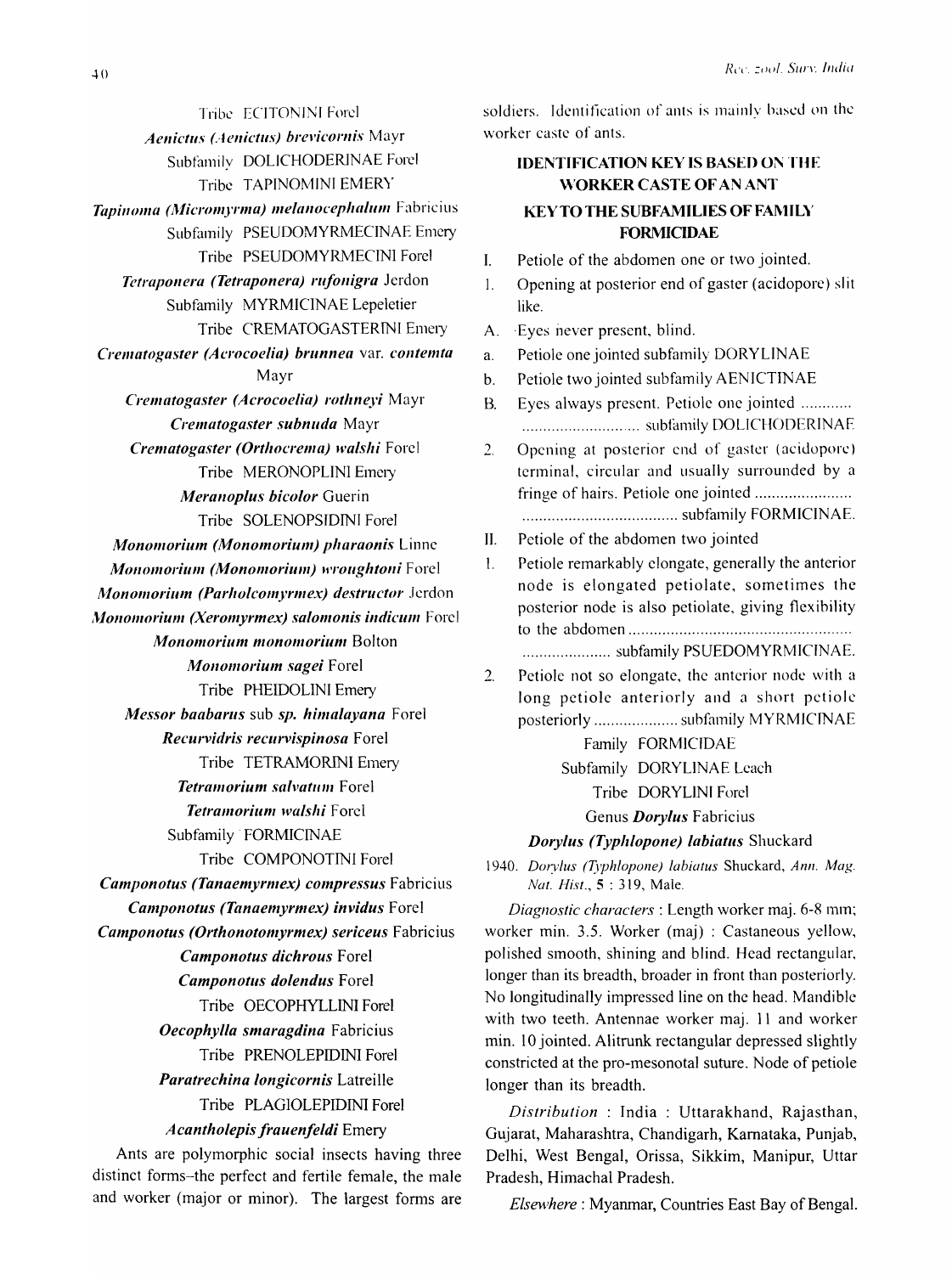Subfamily DORYLINAE Leach Tribe DORYLINI Forel Genus *Dorylus* Fabricius

#### *Doryl".\' (Alaopone) orientalis* Westwood

)9X5. *I* )orr/lls (A *ILlopol/e) oriel/talis* Westwood, *Proc. Zoo/. Soc. Lond.*, 3 : 72, Male.

*Diagnostic characters*: Length worker maj. : 5.5 mm.; worker min. : 2.5-3 mm.

Horker (maj) : Castaneous brown with the abdomen generally lighter in colour than the head and alitrunk. Head rectangular occiput deeply emarginate, the head slightly wider anteriorly than posteriorly. A deeply impressed medial line present on the head. Alitrunk elongate, rounded anteriorly depressed and flat above, constricted at the pro-mesonotal suture. Node of the petiole broader than long, united with the abdomen.

*Distribution* : India : Uttarakhand, Rajasthan, Gujarat. Maharashtra, West Bengal, Uttar Pradesh, Assam, Karnataka Kerala, Tamil-Nadu, Chandigarh, Orissa, Punjab, Meghalaya, Delhi, Sikkim.

*Elsewhere* : Sri Lanka, Nepal, China, Malay-Peninsula, Myanmar, Indonesia.

Subfamily AENICTINAE

Tribe ECITONINI Forel

# Genus *Aenictus* Shuckard Mayr *Aellictlls (Aenictlls) brevicornis* Mayr

1 X7X . *..lcl/ictus (Acnictlls) brevicornis* Mayr *(Typhlatta) Verh. ::oo/.-hot. Ges. lVien,* 28 : 668 & 669.

1901. Forel, *J. Bombay nat. Hist. Soc.*, **13** : 446, worker.

*Diagnostic Characters:* Length worker: 2.5-3 mm.

*Worker:* Reddish yellow, head smooth and shining, thorax sculptured. Head rectangular very broad posteriorly, mandibles with three distinct teeth. Antennae very short and massive. Scape of the antennae about half length of the head. Alitrunk narrower than the head, pronotum convex smooth and shining, basal portion of the metanotum passing by a gradual curve with sloping apical portion. Nodes of petiole rounded shining. Abdomen elongate oval.

*Distribution* : India : Uttarakhand, Rajasthan, Gujarat, Maharashtra, Chandigarh, Karnataka, Kerala, West Bengal, Uttar Pradesh, Meghalaya, Tamil-Nadu, Assam, N. W. Provinces.

# Subfamily DOLICHODERINAE Forel Tribe TAPINOMINI Emery Genus *Tapinoma* Forster

*Tapinoma (Micromyrma) melanocephaillm* Fabricius

*1793. Tapinoma (Micromyrma) melanocephallim* Fabricius, *Ent. Syst.,* 2 : 353, *(Fornica melanocephala).* 

*Diagnostic characters:* Length worker: 1.5 mm.

*Worker* : Head and thorax dark brown in colour, abdomen yellowish white. Head longer than broad, oval, not emarginate, rounded posteriorly. Mandibles triangular broad with the masticatory margin equal to the outer margin and armed with minute teeth. Clypeus evenly convex, broader than high, its anterior margin slightly arched. Antennae thick, the scape extending beyond the top of the head. The joints of the flagellum longer than broad. Alitrunk viewed from the side not emarginate, the pro-meso and meso-metanotal sutures distinct slightly constricted at the latter suture. Petiole with a distinct node. Base of the abdomen overhanging the pedicel.

*Distribution:* India: Uttarakhand, Rajasthan. Gujarat, Maharashtra, Meghalaya, Tripura, Chandigarh, Karnataka, Tamil-Nadu, West Bengal, Orissa.

*Elsewhere* : Spread through both the hemispheres, S. America.

# Subfamily PSEUDOMYRMECINAE Emery Tribe PSEUDOMYRMECINI Fore1 Genus *Tetraponera* Smith

#### *Tetraponera (Tetraponera) rufonigra* Jerdon

*1851. Tetraponera (Tetraponera) rufonigra* Jerdon, *Madras Jour. Lit. Sc.,* 12 : 111, Worker *(Eciton rufonigrum).* 

*Diagnostic characters:* Length worker: 12 mm.

*Worker* : Head, 2nd joint of petiole black, the mandibles, antennae, thorax and  $1<sup>st</sup>$  joint of the petiole more or less red. Head rectangular, a little longer than broad and slightly narrow in front then posteriorly Mandibles with six teeth. Clypeus transverse, narrow raised in the middle which is slightly produced, giving the anterior margin a bisinuate appearance. Antennae short and stout, 12 segmented. Ocelli present. Alitrunk elongate, the pronotum broad, its anterior lateral angles dentate, a medial, small longitudinal tubercle at its posterior margin, small longitudinal tubercle at its posterior margin, promesonotal suture arched to the front, mesonotum small flat, a deep emargination at the meso-metanotal suture.Metanotum longer than the pro and meso together. Petiole elongate, the  $1<sup>st</sup>$  node oval with a long petiole,  $2<sup>nd</sup>$  node conical with a short petiole.

*Distribution:* India: Uttarakhand, Rajasthan. Gujarat, Tripura, Chandigarh, Karnataka, Tamil Nadu, Kerala, Punjab, Haryana, Uttar Pradesh, Himachal Pradesh, Meghalaya, West Bengal, Orissa, Manipur.

*Elsewhere:* Myanmar, Sri Lanka, China, Singapore, Indonesia, Cambodia, Java, Sumatre.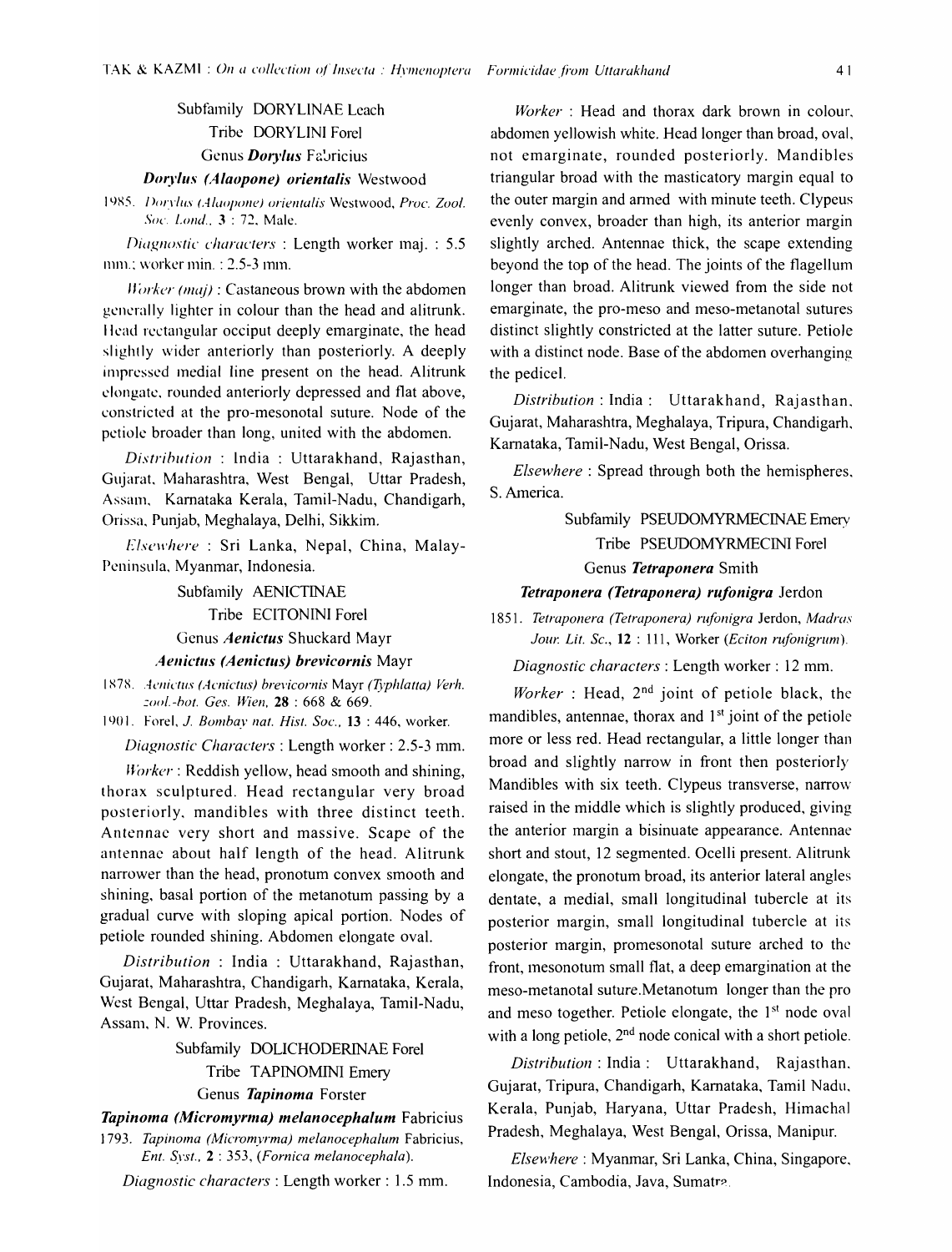# Subfamily MYRMICINAE

# Key to genera of subfamily MYRMICINAE

A. Antennae with less than 12 joints.

- i) Anennae II jointed. Metanotum armed with two spines. Petiole attached to dorsal surface of abdomen ...................................... *Crematogaster*
- ii) Antennae 9-jointed. Pronotum and metanotum armed with two teeth. Petiole attached to the middle of abdomen ....................................... *Meranopilis*
- B. Antennae 12-jointed
- i) Clypeus bicarinate ...........................*Monomorium*
- ii) Clypeus not bicarinate ..................... *Tetramorium*

# Subfamily MYRMICINAE Lepeletier Tribe CREMATOGASTERINl Emery

Genus *Crematogaster* Lund

# *Crematogaster (Acrocoelia) brunnea var. contemta* Mayr

1878. *Crematogaster (Acrococlia) hrunnea* var. *contemta*  Mayr, *Verh. zool.-bot. Ges. Wien.* 28 : 681, Worker.

*Diagnostic characters:* Length worker: 3.5-4 mm.

*Worker:* Shining chestnut red, abdomen darkening posteriorly into dark brown, the base being chesnut red. Head very highly polished and shining, very globose and strongly convex in front, thick and narrow longitudinally striate at base, the masticatory margin with generally 4 teeth. Antennae 11 jointed the club formed of the apical three joint, Alitrunk  $-$  the pronotum convex anteriorly with the lateral angles very prominent, mesonotum slightly oblique, longer than broad, mesometanotal suture broad and very well marked, basal portion of metanotum slightly oblique, steeply sloped, metanotal spines short acute, curved a little downward and inwards and placed on the sides a little down the oblique sloping portion of the metanotum. Petiole the 1<sup>st</sup> joint widened transversely concave and with a small rounded tubercle at apex above;  $2<sup>nd</sup>$  joint short, longitudinally furrowed, the furrow widening posteriorly. Abdomen smooth slightly shining.

*Distribution* : India : Uttarakhand, Rajasthan, Gujarat, West Bengal, Uttar Pradesh, Himachal Pradesh, Chandigarh, Haryana, Punjab.

# *Elsewhere:* Sri Lanka, Myanmar.

Subfamily MYRMICINAE Lepeletier Tribe CREMATOGASTERINI Emery Genus *Crematogaster* Lund

# *Crematogaster (Acrocoelia) rothneyi* Mayr

1878. *Crematogaster (Acrocoelia) rothneyi* Mayr, *Verh. zool.-bot. Ges. Wein,* 28 : 681, worker.

*Diagnostic Characters:* Length \Vorker-J-J.5 mm. Worker-Rufo-feruginous, abdomen fuscous brown to black, pilosity fairly abundant. Head longitudinally striate, a little longer than broad. Mandibles finely striate with 4 teeth. Antennae slender but short, the scape not quite reaching the top of the head, the club of the flagellum formed of apical three joints. Alitrunk pronotum flat above, rounded anteriorly, mesonotum slightly, concave meso-metanotal suture very distinct, basal portion of the metanotum transversely rectangular, longitudinally striate, metanotal spines very thick at base, apex directed backwards and inwards. Petiole two-jointed 1<sup>st</sup> joint broad, flat above; broader in front than posteriorly, the sides rounded,  $2<sup>nd</sup>$  joint seen from above trituberculate on upper side, the tubercles rounded, the anterior one smalL the other two larger side by side, subequal, abdomen broadly cordate.

*Distribution* : India: Uttarakhand, Rajasthan, Gujarat, Maharashtra, Tamil-Nadu, Sikkim, West Bengal, Punjab, Haryana, Himachal Pradesh, Meghalaya, Orissa, Uttar Pradesh.

> Subfamily MYRMICINAE Lepeletier Tribe CREMATOGASTERINI Emery Genus *Crematogaster* Lund

#### *Crematogaster subnuda* Mayr

1878. *Crematogaster subnuda* Mayr *Verh.* /001. -hot. *Ges. Wien.* 28 : 680 & 682, Worker.

*Diagnostic characters:* Length worker: 3-3.5 mm.

*Worker* : Dark chestnut red, abdomen darkening posteriorly to fuscous brown. Head smooth, square, angles rounded. Mandibles strong, thick and narrow, the masticatory margin with 4 teeth. Antennae 11 jointed the club formed of the apical three joint, Alitrunk-the pronotum larger, rounded in front, subangular at the sides; pro-mesonotal distinct, the mesonotum small, slightly sloping posteriorly, mesometanotal suture well marked, the basal portion of metanotum rectangular sloping posteriorly, metanotal spines short and acute. Petiole the  $1<sup>st</sup>$  joint flat above not very wide,semicircular in front with the lateral angles obtuse, 2nd joint above longitudinally grooved forming two rounded tubercles with a transverse rounded tubercle at the apex. Abdomen broadly cordate.

*Distribution* : India : Uttarakhand, Gujarat, West Bengal, Uttar Pradesh, Himachal Pradesh, Chandigarh, Haryana, Punjab, Tamil-Nadu, Maharashtra, Kamataka, Assam.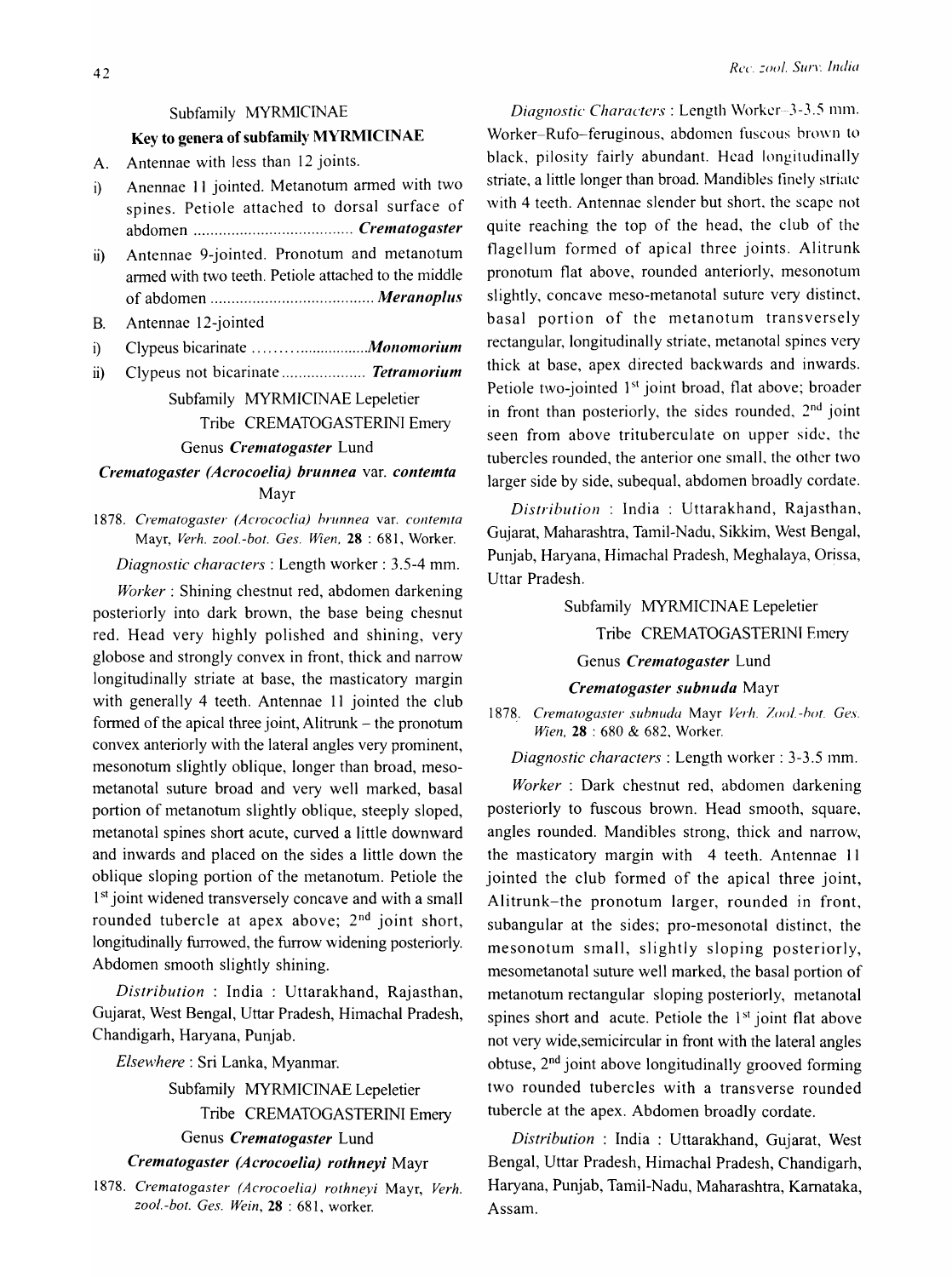# Subfamily MYRMICINAE Lepeletier Tribe CREMATOGASTERINI Emery

Genus Crematogaster Lund

#### Crematogaster (Orthocrema) walshi Forel

### 1902. Crematogaster (Orthrocrema) walshi Forel, Rev. Suisse Zool., 10:15, Worker.

Diagnostic Characters: Length Worker-3-3.5 mm. Worker: Dark piceous, smooth and shining, the basal portion of the metanotum longitudinally striate, pilosity fairly abundant and pale vellowish in colour. Head rectangular, slightly longer than broad. Mandibles longitudinally strait with 4 teeth. Antennae short and thick, the scape not extending to the posterior margin of the head, the club formed of the apical three joints, but somewhat indistinct. Alitrunk raised in front and a little compressed, pro-mesonotal suture obsolete, mesopro-mesonotal suture deep. Basal portion of metanotum sculptured, metanotal spines very short, triangular, not divergent. Petiole two jointed 1<sup>st</sup> joint slightly broadened, flat anteriorly and narrowed posteriorly, 2<sup>nd</sup> joint with a rounded, slightly raised node divided longitudinally by a broad groove. Abdomen short and broad.

Distribution : India : Uttarakhand, Rajasthan, Chandigarh, Punjab, Haryana, Uttar Pradesh, Meghalaya, Orissa, Sikkim, Himachal Pradesh, West Bengal.

> Subfamily MYRMICINAE Lepeletier Tribe MERANOPLINI Emery Genus Meranoplus Fred Smith

Meranoplus bicolor Guerin

1845. Meranoplus bicolor Guerin, Inconogr Regne Anim Insect. 7 : 425 (Cryptocerus).

Diagnostic Characters : Length worker : 4-5 mm.

Worker: Head, alitrunk, legs and petiole of the abdomen bright ferruginous red. Abdomen black. Pilosity very long, soft, abundant and of a grey colour. Head a little longer than broad, broader posteriorly than the front. Mandibles narrow armed with 4 teeth. Clypeus convex in the middle, inclined downwards. Alitrunkthe pro-mesonotal shield about as broad as long, with the anterior angles prominent and acute, the sides posteriorly with a small incision and beyond that produced, backwards into a long laminate spine on each side overhanging the metanotum, the latter, vertical, slightly convex with a carina on each side ending above in an acute spine, Petiole the 1<sup>st</sup> node smooth, triangular 2<sup>nd</sup> node globose, Abdomen cordate.

Distribution : India : Uttarakhand, Rajasthan, Gujarat, Maharashtra, Manipur, Tripura, Chandigarh, Karnataka, Kerala, Tamil Nadu, Punjab, West Bengal, Delhi, Orissa, Uttar Pradesh.

Elsewhere: Nepal, Myanmar, Indonesia, Sri Lanka, Pakistan, Bhutan, Thailand, China, Singapore, Malaysia.

> Subfamily MYRMICINAE Lepeletier Tribe SOLENOPSIDINI Forel

Genus Monomorium Mayr

### Monomorium (Monomorium) pharaonis Linne

1758. Monomorium (Monomorium) pharaonis Linne, Syst. Nat., 1:586, Worker.

Diagnostic characters : Length worker : 2.5-3 mm.

Worker: Reddish yellow, posterior two thirds of the abdomen black, shining. Head half as long again as broad, the sides slightly convex; the posterior margin transverse. Mandibles narrow, linear, slightly broadened at the masticatory margin with 3-4 teeth. Antennae long and thick, scape reaching nearly up to posterior margin of the head. Alitrunk-pro-mesonotum convex rounded in front and at the sides narrowing posteriorly, mesometanotal suture very distinct, slightly emarginate, metanotum seen from above rectangular, somewhat flat, the posterior lateral angles of the basal portion scarcely tuberculate. Petiole 1<sup>st</sup> node little thick and rounded at the top, anteriorly with a long petiole, 2<sup>nd</sup> node from above globose, slightly broader than long and broader than the 1<sup>st</sup> node. Abdomen oval, truncate anteriorly.

Distribution : India : Uttarakhand, Rajasthan, Gujarat, Punjab, Haryana, West Bengal, Uttar Pradesh, Himachal Pradesh, Meghalaya.

*Elsewhere*: Spread over the tropical region of both the hemispheres.

> Subfamily MYRMICINAE Lepeletier Tribe SOLENOPSIDINI Forel

# Genus Monomorium Mayr

#### Monomorium (Monomorium) wroughtoni Forel

1902. Monomorium (Monomorium) wroughtoni Forel, Rev. Suisse Zool., 10 : 209, Worker.

Diagnostic characters : Length worker : 2.0 mm.

Worker: Blacklish brown with the abdomen dark brown. Abdomen opaque except at the base which is smooth and shining. Head longer than broad, narrow posteriorly, slightly emarginate Mandibles narrow armed with 4 teeth. Antennae moderately long, the scape nearly reaching the top of the head. Alitrunk depressed sub-margined, the meso-metanotal suture distinct, basal portion of metanotum rectangular, apex truncate. Petiole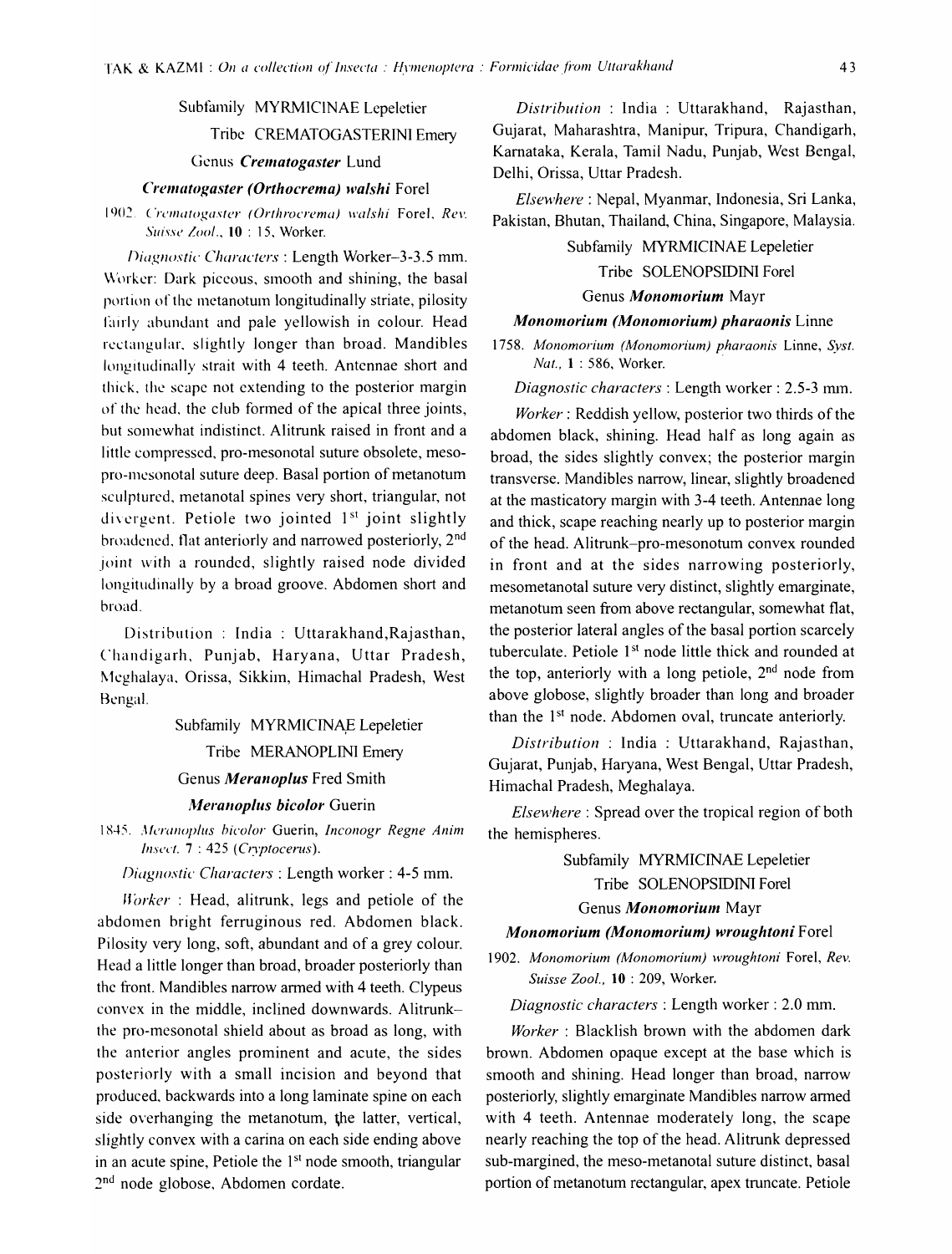$1$ <sup>t</sup> node conical, rounded above, anteriolry petiolate, the petiole thickening and sloping posteriorly. 2nd node globose, broader than the  $1<sup>st</sup>$  node. Abdomen broadly oval. truncate anteriorly, acute posteriorly.

*Distribution* : India : Uttarakhand, Rajasthan, Ciujarat, Maharashtra, Punjab, Haryana, Himachal Pradesh, Uttar Pradesh, Karnataka.

> Subfamily MYRMICINAE Tribe SOLENOPSIDINI Forel

# Genus *Monomorium* Mayr

### *Monomorium (Parholcomyrmex) destructor Jerdon*

1851. Monomorium (Parholcomyrmex) destructor Jerdon, *Madras Jow: Lit. Sc.,* 17: 105, Worker *(Atta).* 

*Diagnostic Characters:* Length worker: 1.8-2.3 mm.

*Worker* : Reddish yellow, apical three-fourth of ahdomen from chestnut brown to dark brown. Head rectangular, slightly emarginate posteriorly. Mandibles narrow armed with 4 teeth; the apical longest and acute. Antennae 12 jointed, the scape just reaching the top of tile head. Aliturunk-elongate anteriorly as broad as the back of the head, the pro-metanotum convex, mesometanotal suture deeply impressed, basal portion of metanotum narrow passing by the rounded curve into the apical portion. Petiole elongate the 1<sup>st</sup> node squamiform, anteriorly petiolate  $2<sup>nd</sup>$  node globose, a little broader than long, not as high as the  $1<sup>st</sup>$  node. Abdomen oval.

*Distribution* : India : Uttarakhand, Rajasthan,. (Jujarat, Punjab, Haryana, Himachal Pradesh, Uttar Pradesh, West Bengal, Karnataka.

*Elsewhere:* Torrid regions of both hemispheres.

Subfamily MYRMICINAE Tribe SOLENOPSIDINI Forel Genus *Monomorium* Mayr

#### */\1onomorium (Xeromyrmex) salomonis indicum* Forel

*1902. Monomorium salomonis Linn., race indicum* Forel *Rev. Suisse Zool.,* 10 : 213.

*Diagnostic Characters:* Length worker: 3-3.5 mm.

*Worker:* Ferruginous red with abdomen dark brown. Head opaque almost as broad as long, broader anteriorly than posteriorly. Mandibles narrow with three to four teeth, when closed partially concealed under the projecting margin of the clypeus. Antennae moderately long, the scape not quite reaching the posterior margin of the clypeus. Alitrunk anteriorly rounded, moderately broad, the meso-metanotal suture distinct, the basal portion of the metanotum broadening posteriorly, Petiole the nodes seen from above equal. The rounded  $1<sup>st</sup>$  node higher than and 2<sup>nd</sup> node and petiolate anteriorly. Abdomen oval.

*Distribution* : India : Uttarakhand. Rajasthan. Gujarat, Maharashtra, Chandigarh, Karnataka, Punjab. West Bengal, Andhra Pradesh, Tamil Nadu.

*Elsewhere* : Myanmar.

Subfamily MYRMICINAE Lepeletier

## Tribe SOLENOPSIDINI Forel

# Genus *Monomorium* Mayr

#### *Monomorium monomorium Bolton*

*1995. Monomorium monomorium* Bolton, *A New Genl. Cat. Ants World,* : 264.

*Diagnostic Characters:* Length worker: 1.5 2 mm.

*Worker:* Head and alitrunk dark brown, abdomen black, smooth, polished and shining; pilosity very sparse. Head rectangular, posteriorly transverse. Mandibles narrow with 4 teeth on masticatory margin. Clypeus very convex, anteriorly rounded. Scape of antennae 12-segmented nearly reaching upto the top of the head; eyes comparatively large, placed in the middle of the head. Pro-mesonotum convex; mesometanotal suture distinct and emarginate; metanotum compressed, basal portion rectangular, apical portion truncate. Petiole rounded,  $2<sup>nd</sup>$  node broader than long. Abdomen oval.

*India* : Uttarakhand, Karnataka, West Bengal. *Elsewhere:* Africa, North America, Southern Europe.

> Subfamily MYRMICINAE Lepeletier Tribe SOLENOPSIDINI Forel Genus *Monomorium* Mayr *Monomorium sagei* Fore1

*1902. Monomorium sagei* Forel, *Rev. Suisse Zool.,* X : 211.

*Diagnostic characters:* Length Worker 2.2-2.5mm. Pale yellow, smooth and shining. Mandible narrow with four acute teeth, Antennae 12-jointed, scape extending beyond the top of head, flagellum with a distinct club. Alitrunk convex above, not submargined, thorax seen in profile deeply emarginate at the meso-metanotal suture. Petiole-the  $1<sup>st</sup>$  node squamiform, anteriorly petiolate, 2<sup>nd</sup> node from above circular, smoothly rounded a little broader in front than posteriorly, abdomen more than twice as long as broad.

*Distribution* : India : Uttarakhand, Rajasthan, Karnataka, North-West Himalayas.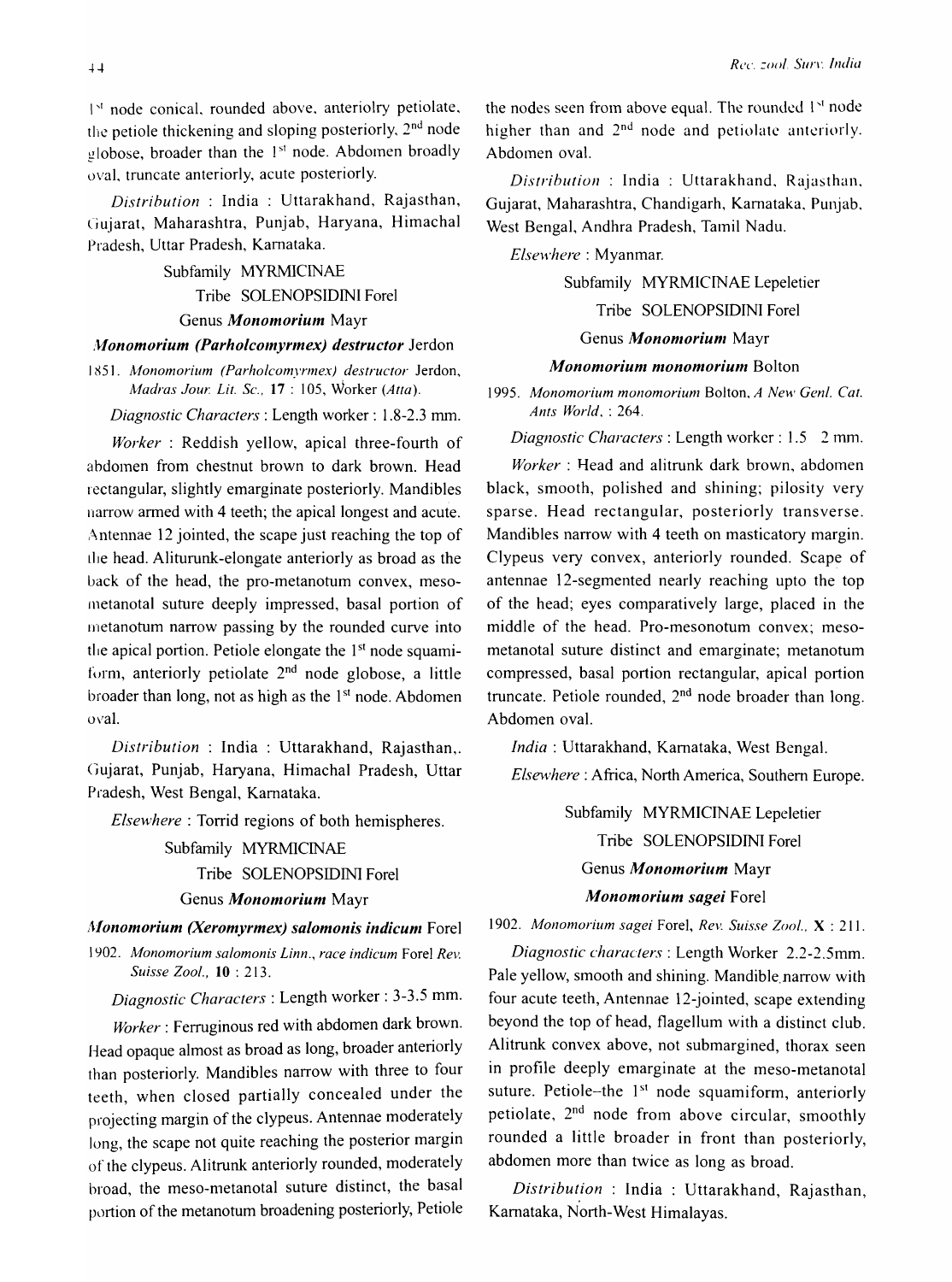Subfamily MYRMICINAE Lepeletier Tribe PHEIDOLINI Emery Genus *Messor* Forel

#### ~Ies.'·(}r *barbarlls* subsp. *himalayana* Forel

1902. *Messor barbarus subsp. himalayana Forel, Rev. Suisse* Zool., 10 : 220, Worker, Female, Male (Stennama).

Diagnostic characters : Length : Worker-4-10 mm.

*Worker: Black shining, the madibles reddish brown,* the tlagellum of the antennae and legs castaneous, the scape brown. Head without the mandibles square longitudinally striate, masticatory margin of mandibles dentate. Alitrunk narrower than the head, the posterior lateral angles of the metanotum dentate,  $1<sup>st</sup>$  node of the petiole conical, rounded above with a long petiole anteriorly, 2nd node broader, rounded above, about as broad as its length. Abdomen oval.

*Distribution*: India: Uttarakhand, Rajasthan Punjab, Chandigarh, N. W. Himalayas, Himachal Pradesh.

> Subfamily MYRMICINAE Lepeletier Tribe CARfNI Emery

Genus *Recurvidris recurvispinosa* (Forel) *ReclIrvitiris recurvispinosa* (Forel)

1890. Trigonogaster recurvispinosa Forel, *Ann. Soc. Ent. Be/g., CR.,* 34 : 109 Worker.

1992. Recurvidris recurvispinosa Bolton, Psyche, 99 : 46.

*Diagnostic characters:* Length Worker 2.2-2.5 mm.

*Worker* : Orange yellow, eyes black,mandibles brown: pubescence almost absent; erect sparse hairs on head, alitrunk and abdomen. Head elongate, rectangular,anteriorly truncate; narrow mandibles with 4 teeth; vertical clypeus medially bicardinate, anterior margin complete and arched. Antennae II-segmented .scape extending up to the the top of head. Alitrunk elongate,broad anteriorly. Pro-mesonotum fonning a single convexity; pro-mesonotal suture absent; mesometanotal suture deep, emarginate; metanotum dorsally tlat, strong spines curved upwards and forwards from their bases, Petiole with long peduncle in front with an acute ventral spine, 1 st node low and conical,  $2<sup>nd</sup>$  node reduced. shallow in profile. Basal segment of the abdomen dorsally flat, strongly convex ventrally.

*Distribution:* India: Uttarakhand, West Bengal, Karnataka, Tamil Nadu Assam, Kerala.

*Elsewhere:* China, Hongkong, Japan, Myanmar, Nepal.

# Subfamily MYRMICINAE Lepeletier Tribe TETRAMORINI Emery Genus *Tetramorium Mayr Tetramorium salvatum Forel*

1902. Tetramorium salvatum Forel, Rev. Suisse Zool., 10 : 235, Worker.

*Diagnostic characters:* Length: 2.3-2.4 mm.

*Worker* : Reddish yellow in colour, abdomen dark brown Head rectangular, a little broader posteriorly than in front, the sides convex. Mandibles armed with 7 teeth. The eyes are large and more convex., Antennae 11 jointed. Alitrunk-Pronotum broad anteriorly, not emarginate at the meso-metanotal suture. Metanotal spines as long as about two-thirds of the space between them. First node of petiole as broad as long, second node narrowed anteriorly, broadened posteriorly. Abdomen convex.

*Distribution* : India : Uttarakhand, Rajasthan, Gujarat, Western India, N. W. Himalayas.

> Subfamily MYRMICINAE Lepeletier Tribe TETRAMORINI Emery Genus *Tetramorium* Forel *Tetramorium walshi Forel*

*1890. Triglyphotherix walshi* Forel, *Ann. Soc. Ent. Belg..* 34 : 107, Worker, Female.

*Diagnostic characters:* Length Worker 2.2-2.5 mm.

*Worker:* Dull brown, abdomen black. Pilosity very dense and woolly, whitish in colour and somewhat concealing the sculpture. Head narrowed anteriorly. Posterior margin of clypeus produced between the basis of antennae. Mandibles broad with 5-7 teeth. Antennae I2-jointed, short, the scape not reaching the top of the head. Thorax short and broad, curved and convex above, pronotum unanned, the metanotal spine sub-traingular and acute at apex pointing obliquely back, Erect hairs on body trifid. First node of pedicel distinctly transverse, much broader than long. Petiole of  $1<sup>st</sup>$  node nearly as long as node.

*Distribution* : India : Uttarakhand, Rajasthan, Karnataka, Kerala, Tamil Nadu, Meghalaya, Arunachal Pradesh, Orissa, West Bengal, Himachal Pradesh.

*Elsewhere:* Sri Lanka.

Subfamily FORMICINAE

#### Key to genera of subfamily FORMICINAE

- A. Antennae 12 jointed.
- A(i) Maxillary pulpi 6 jointed.
- 1. Antennae inserted at perceptible distance from posterior margin of clypeus.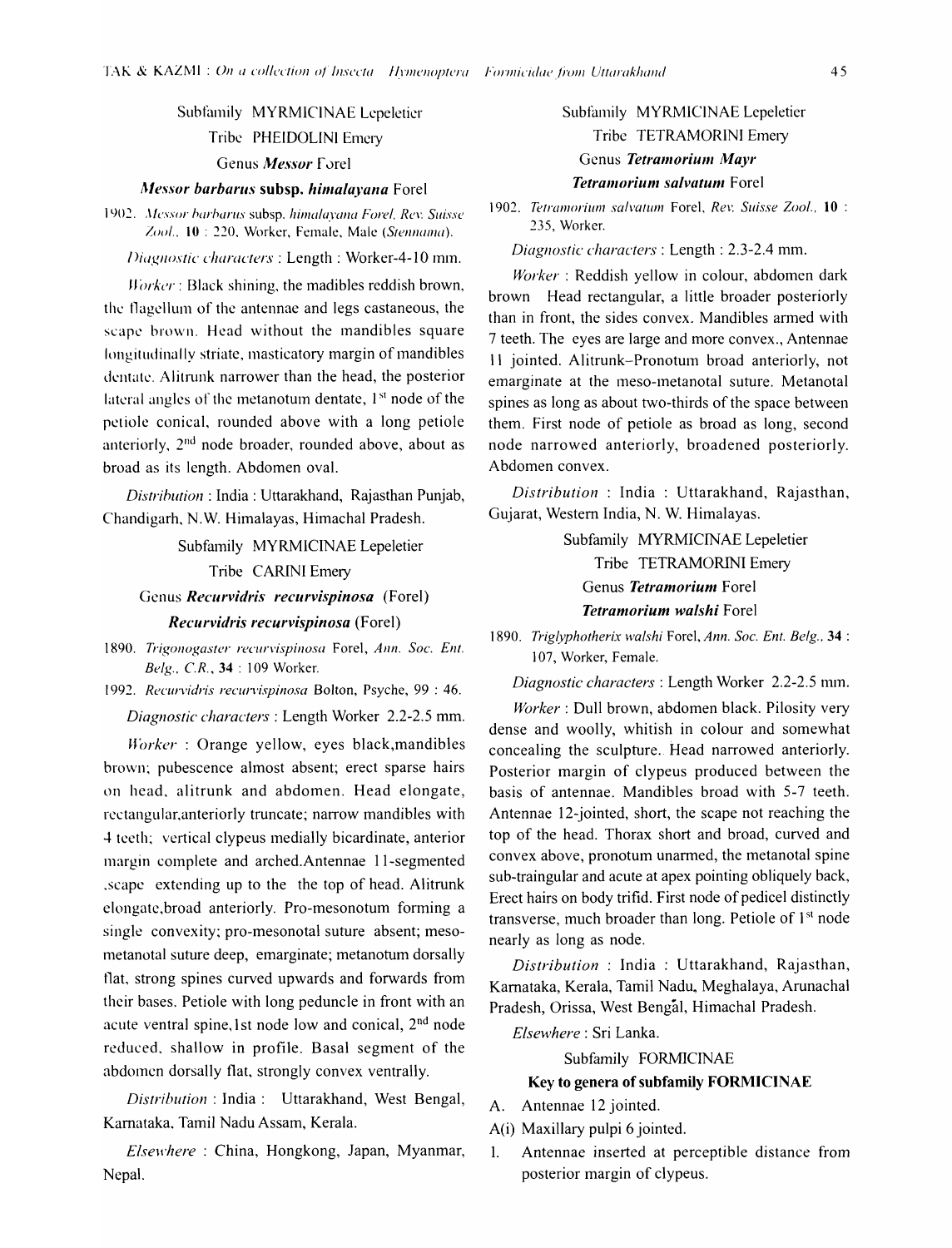- i) Alitrunk and node of petiole not spinous. basal two abdominal segment equal in length .............. ......................................................... *Canlponofus*
- 2. Antennae inserted immediately above posterior margin of clypeus, almost touching it.
- i) Antennal and clypeus hollows not confluent, distinct ............................................ *Paratrechina*
- a A(ii)Antennae 12 jointed, maxillary palpi 5 jointed *Oecophy/la*
- B. Antennae 11 jointed, maxillary palpi 6 jointed.
- i) *A* can tholepis

# Subfamily FORMICINAE Lepeletier

#### Tribe CAMPONOTINI Forel

### Genus *Camponotus* Mayr

## *Camponotus (Tanaemyrmex) compressus* Fabricius

1787. Componotus (Tanaemyrmex) compressus Fabricius, *Mant. Insect.,* I : 307, Worker, *(Formica).* 

*Diagnostic characters:* Length worker: 13 mm

*Worker:* Black opaque. Head sub triangular, very broad posteriorly. Mandibles triangular with seven teeth. Clypeus medially vertically carinate. Alitrunk narrower than the head, anteriorly produced into a collar. Node of the petiole oval, transverse convex in front, flat posteriorly. Tibia of the legs prismative. Abdomen broad and massive.

*Distribution:* India: Uttarakhand,Rajasthan, Gujarat, Maharashtra, Tripura, Andamans, Chandigarh, Karnataka, Tamil Nadu, Assam, West Bengal, Meghalaya, Punjab, Orissa, Sikkim, Manipur.

*Elsewhere:* Sri Lanka, Myanmar, Russia, Arabia, Africa, Borneo, Philippines, Nepal, Malayan subregion.

Subfamily FORMICINAE Lepeletier

### Tribe CAMPONOTINI Forel

### Genus *Camponotus* Mayr

#### *Camponotus (Tanaemyrmex) invidus Forel*

*1892. Camponotus (Tanacemyrmex) invidus* Forel, J. *Bombay nat. Hist. Soc.,* 7 : 235, fig.2, Worker, Soldier.

*Diagnostic Characters* : Length.worker: 5-6 m.m. Worker :- Head, alitrunk and abdomen entirely pale yellow with sparse erect yellowish pubesceus. Head more or loss elongate, sides of the head straight not convex. Mandibles with 6 teeth; c1ypeus comparatively broad. Antennae 12 segmented, comparatively long and thick. Alitrunk convex anteriorly, strongly laterally compressed poeteriorly, with the pro-meso and metanotum more strongly curved. Legs stout, tibia cylindrical. Petiole one jointed, node low, convex in front, flat posteriorly, abdomen comparatively long and massive.

*Distribution*: India: Uttarakhand, Rajasthan. Orissa, Himachal Pradesh, Sikkim, West Bengal, Dclhi.

### Subfamily FORMICINAE Lepeletier

# Tribe CAMPONOTINI Forel

### Genus *Camponotus* Mayr

# *Camponotus (Orthonotomyrmex) sericeus Fabricius*

1798. Camponotus (Orthonotomyrmex) sericeus Fabricius, *SliPPI. Ent. Syst.,* : 279, Worker *(Formica).* 

*Diagnostic characters:* Length worker maj. 10 mm.

 $Worker$ : Black with the head blood red in colour. Abdomen with a dense silky golden pubescence hiding the sculpture. Head very broad, emarginate posteriorly, mandibles with 5 teeth. The anterior border of clypeus emarginate in the middle. Alitrunk broad in front, strongly compressed posteriorly, emarginate at the meso-metanotal suture, the basal face of the metanotum horizontal, flat the sides margined posterior face exacavate. Node of petiole rounded knob like. Abdomen very broad globose.

*Distribution:* India: Uttarakhand,Rajasthan, Gujarat, Maharashtra, Chandigarh, Kamataka, Tamil Nadu, West Bengal, Meghalaya, Punjab, Orissa, Manipur, Delhi.

*Elsewhere* : Myanmar, Sri Lanka, Africa, Arabia, Egypt, Indo-China.

Subfamily FORMICINAE Lepeletier

Tribe CAMPONOTINI Forel

Genus *Camponotus* Mayr

# *Camponotus dichrous* Forel

1897. Camponotus dichrous Forel, *Bull. Soc. Vaud. Sc. Nat.*, 16 : 63, Worker.

*Diagnostic Characters:* Worker: 9-11 mm.

*Worker*: Head and 3<sup>rd</sup> and following segments of the abdomen pitch-black, basal two segments yellow, the alitrunk brown. Head triangular, much broader posteriorly than in front, the lateral occipital angles very prominent, mandibles with teeth, clypeus carinate with a median anteriorly produced rectangular lobe. Scape of antennae cylindrical. Tibia compressed and spined beneath. Altrunk anteriorly narrowed into a collar, seen from side forming a regular arch. Petiole one jointed and node of petiole convex in front, flat posteriorly. Abdomen oval not broader than the head.

*Distribution:* India: Uttarakhand, Rajasthan, Punjab, Uttar Pradesh, West Bengal, Himalayas.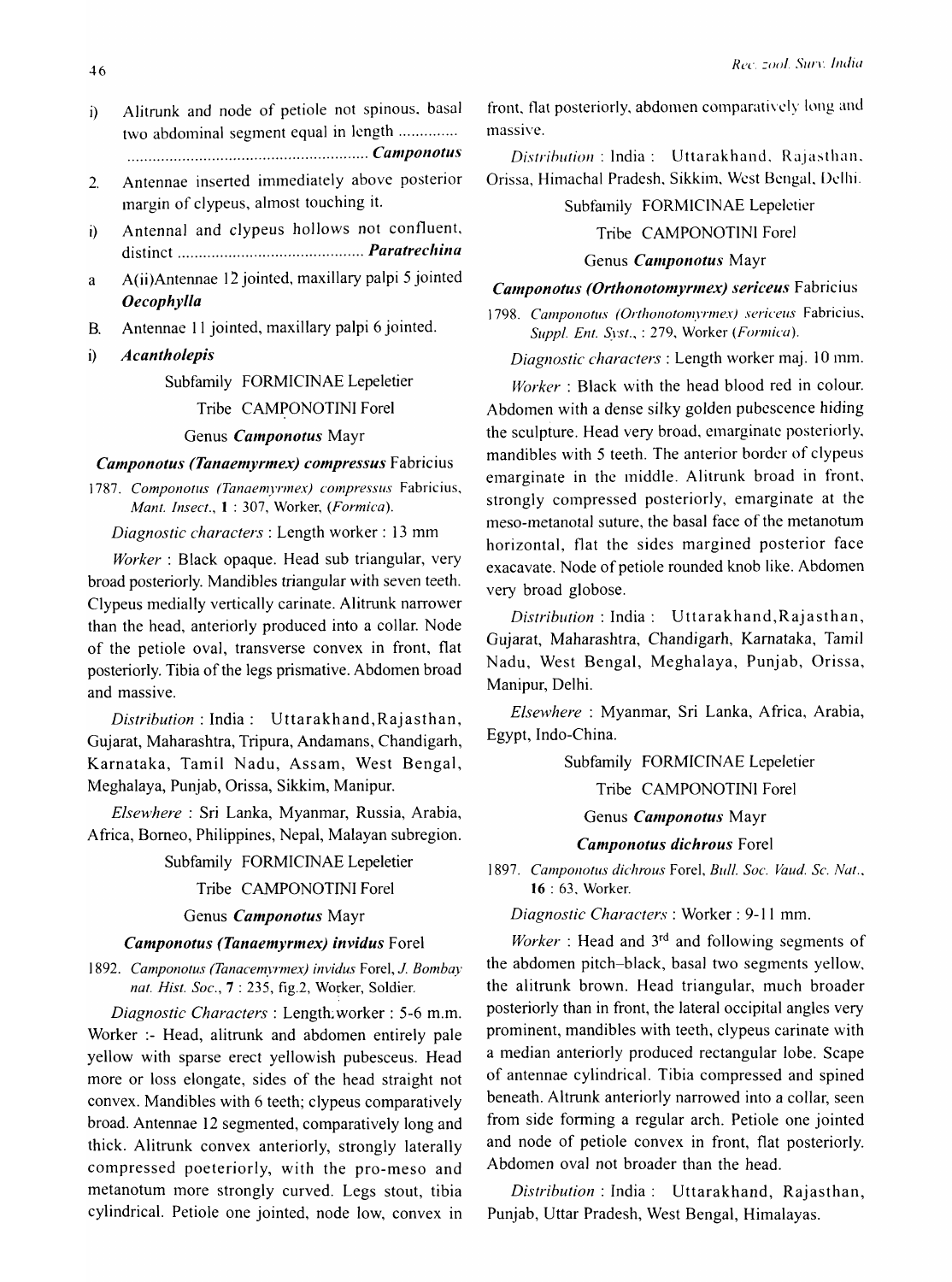Subfamily FORMICINAE Lepeletier

Tribe CAMPONOTINI Forcl

Genus *Camponotus* Mayr

Camponotus dolendus Forel

1892. Camponotus rufoglaucus (Jerdon) race *dolendus* Forel, ./. BOII/huy *lIat. Hist. Soc.,* 7 : 227 & 238, Worker.

*/)il/gnostic Characters:* Worker: 7-9 mm.

*Workcr* : Black, mandibles, antennae, legs and posterior margins of abdominal segments testaceous; puhescence entirely wanting. Head subtriangular, sides convex; carinate clypeus with median lobe distinctly rectangularly produced. Mandibles with 7 teeth. Alitrunk short and broad; legs with tibiae compressed and with scattered spines on undersides. Petiole broad and flat with silky pilosity. Abdomen broadly oval.

*Distrihution* : India : Uttarakhand, North West Himalayas, Tamil Nadu, Sikkim, Andaman and Nicobar Islands, West Bengal.

Subfamily FORMICINAE Lepeletier

Tribe OECOPHYLLINI Forel

Genus *Oecophylla* Smith

*Oecophylla smaragdina* Fabricius

1793. Oecophylla smaragdina Fabricius, *Hafniae Ent. Syst.* 3 : 350, Worker.

*Diagnostic characters:* Length worker maj. 9.5-11 mm. Worker min. 7-8 min.

*Worker*: Rusty red. Head of maj.and min relatively the same size, roundly quadrangular, posteriorly not emarginate and slightly broader than in front. Mandibles long with masticatory margin very broad in proportion to length, dentate, the apical tooth acute and curved, clypeus strongly convex about two third as high as broad, its anterior margin strongly arched. Antennae 12-jointed, orgninating from the anterior margin of the clypeus. Alitrunk elongate, pronotum convex, anteriorly narrowed into a collar, mesonotum constricted, narrow, saddle shaped. Metanotum rounded above, gibbous. Petiole elongate, incrassate in the middle scarcely nodiform. Abdomen short oval.

*Distrihlltion* : India: Uttarakhand, Rajasthan, Gujarat, Maharashtra, Uttar Pradesh, Sikkim, Uttranchal, Assam, Chandigarh, Meghalaya, Orissa, Tamil Nadu, Karnataka, Kerala, Andamans, N. W. Himalayas.

*Elsewhere: Myanmar, Sri Lanka, S. China, Malaya,* New Guinea, Australia, Java.

Subfamily FORMICINAE Lepeletier Tribe PRENOLEPIDINI Forel Genus *Paratrechina* Motschoulsky *Paratrechina longicornis* Latreille

*1802. Nylanderia /ongicornis* Latreille, *Hist. Nat. Fourmis :*  113, *(Formica longicornis)*.

*Diagnostic characters:* Length: Worker: 2.5-3 mm. Dull coppery brown in colour, with fairly abundant, long, erect, somewhat coarse hairs. Head oval as broad in front as posteriorly. Mandible small with 5-6 teeth. Antennae 12 jointed, scape of antennae remarkably long, extending beyond the top of the head by more than half its length. Alitrunk elongate, rounded above viewed from side lightly emarginate at the mesonotum, not constricted at the mesometanotal suture. Node of the petiole not so broad as high. Abdomen anteriorly gibbous oval and massive.

*Distribution* : India : Uttarakhand, Rajasthan, Western India, Maharashtra, Orissa, West Bengal, Uttar Pradesh, Tamil Nadu.

*Elsewhere:* All tropical countries (Europe).

Subfamily FORMICINAE Lepeletier

Tribe PLAGIOLEPIDINI Forel

Genus *Acantholepis* Mayr

#### *Acantholepis frauenfeldi* Emery

*1925. Acantholepisfrauenfeldi* Emery, C. *Gen. Insect. Fasc.,*  183 : 23,25.

*Diagnos{ic Characters:* Length worker: 3.5 mm.

*Worker:* Head brown, mandibles, antennae thorax, legs and node of petiole brownish yellow abdomen dark brown, Head distinctly longer than broad, rounded above, mandibles narrow, curved with the apical tooth long and acute, clypeus strongly convex. Scape of antennae remarkably long extending for more than half its length beyond the top of the head. Alitrunk the pronotum in front above appears circular, the mesonotum strongly constricted in front forming a cylindrical neck, widening posteriorly, the metanotal teeth thick and broad at base, the meso-metanotal suture deep and distinct. Node of petiole pentagonal the upper border slightly emarginate. Abdomen oval.

*Distrihution* : India : Uttarakhand, Rajasthan, Maharashtra, Chandigarh, Punjab, Andhra Pradesh, Meghalaya, West Bengal, Karnataka.

*Elsewhere* : Southern Europe, N. Africa.

### **SUMMARY**

The manuscript deals with 28 ant species distributed under 13 genera of the family Formicidae. The family